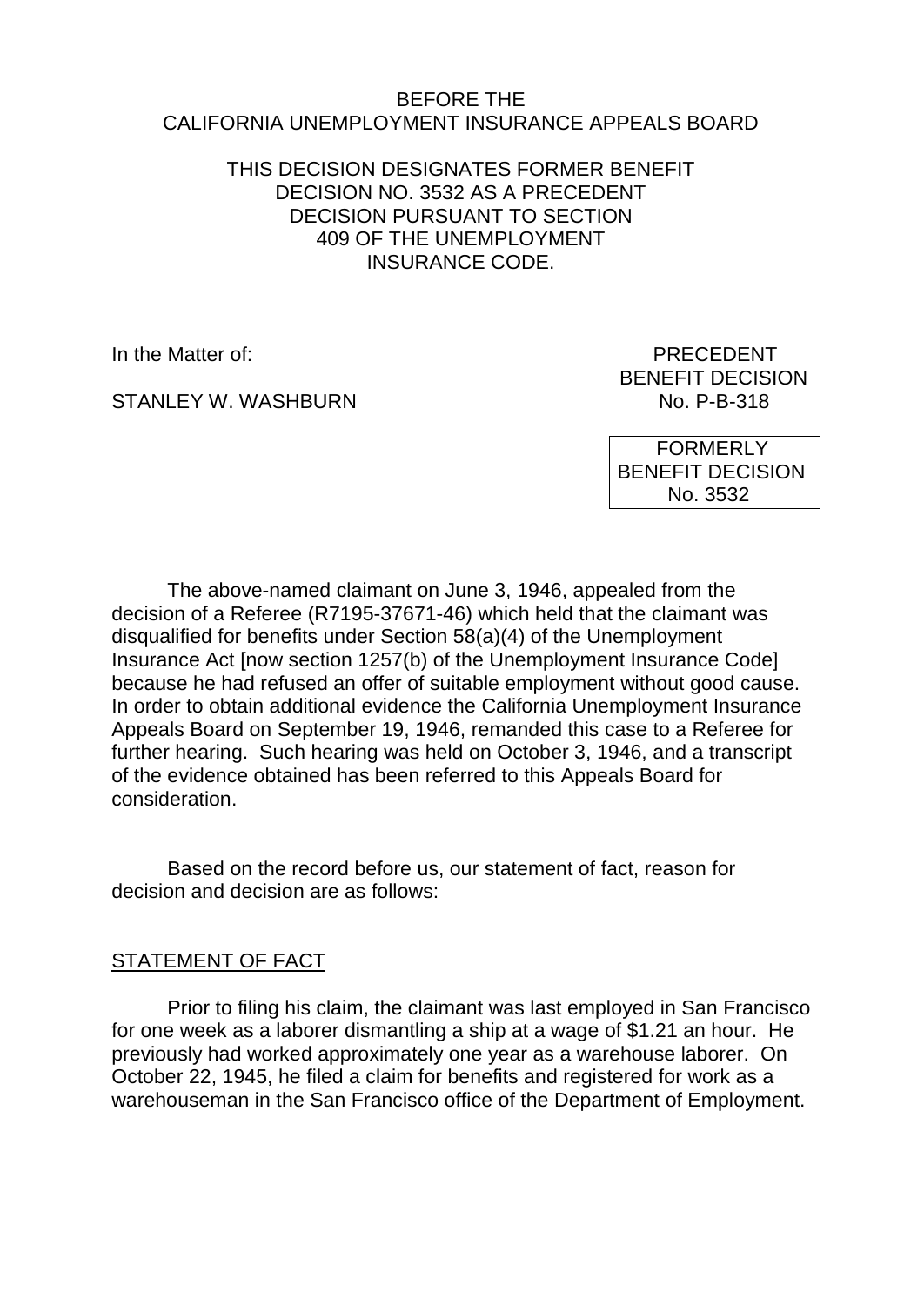He was subsequently employed for a few days as a cannery laborer in Albany, but voluntarily terminated this employment because of dissatisfaction with the dormitory housing provided. He reopened his claim for benefits on November 5, 1945.

On November 13, 1945, the claimant was offered reemployment as a cannery worker at ninety-five cents per hour with higher rates for overtime. The claimant refused the offered employment and on December 28, 1945, the Department issued a determination disqualifying the claimant from benefits for the five-week period from December 24, 1945, through January 27, 1946, on the ground that he had refused suitable employment without good cause within the meaning of Section 58(a)(4) of the Unemployment Insurance Act [now section 1257(b) of the code]. On January 7, 1946, the Department issued an amended determination which removed the disqualification, based on information to the effect that in order to work at this plant the claimant would be required to resign from the warehousemen's union and join the cannery workers' union. On appeal by the employer, a Referee reversed the determination and disqualified the claimant for the period December 24, 1945 to January 27, 1946.

Although duly notified of the time and place of hearing, the claimant did not appear at the initial hearing in this case. It was established by the testimony that both the warehousemen's union to which the claimant was presumed by the Department to have belonged, and the cannery workers' union which he refused to join, were members of the American Federation of Labor, and that the claimant would have found no objection to his maintaining membership in both unions had he cared to do so.

It was further noted that in registering for work with the United States Employment Service, the claimant had indicated that he had no union affiliation. This fact was verified by the claimant's statement in his appeal to this Board and by his testimony at the second hearing.

When the claimant first was employed by the cannery, workers who lived in the dormitories were allowed to work on union permit, but at the time of the offer of reemployment, workers were being hired on a weekly basis with the requirement that they join the union within ten days. This the claimant refused to do, stating that he had never belonged to a union and did not wish to work where union membership was required. He further stated that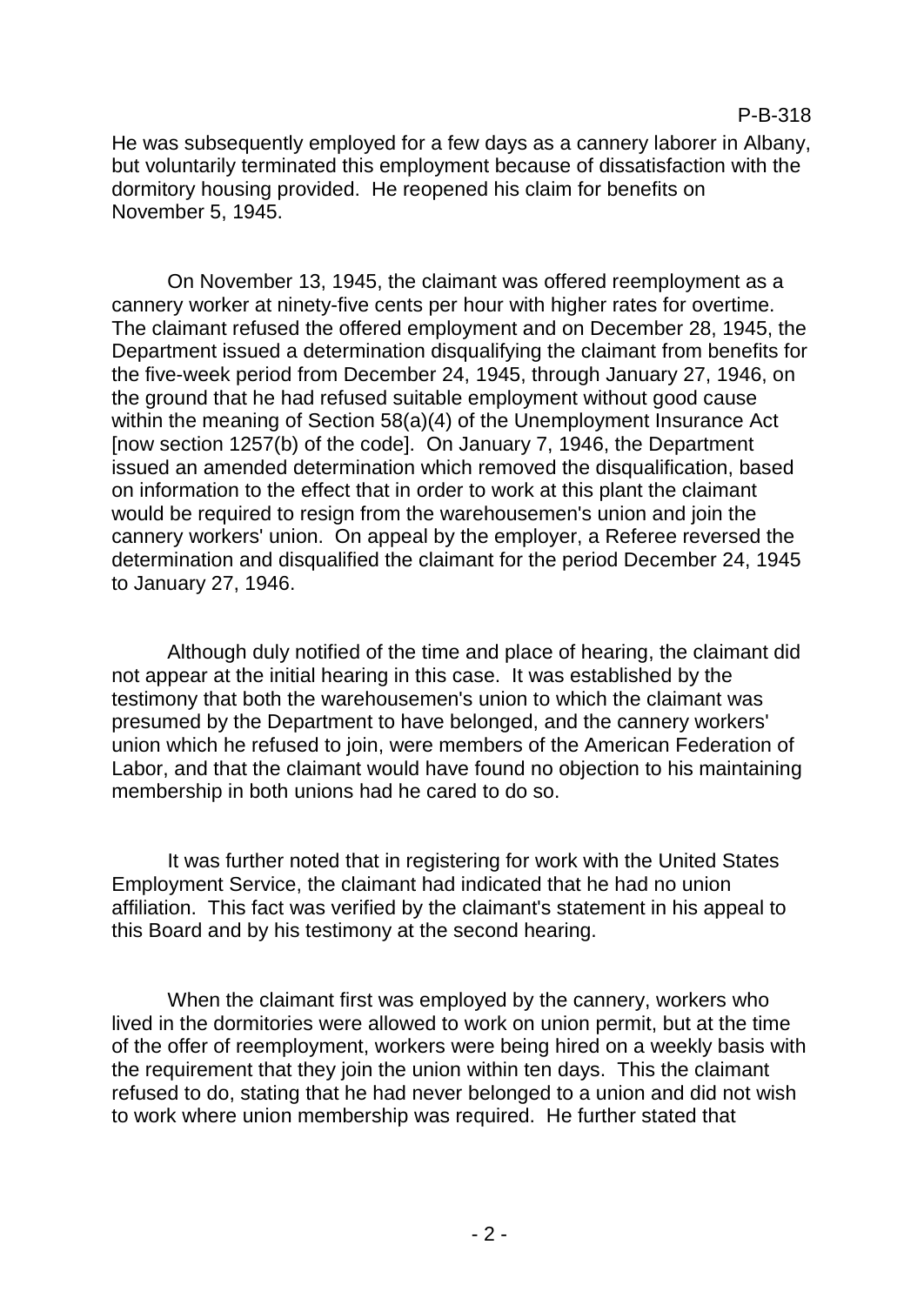he refused the offered work because he would have to commute to work from San Francisco at a cost of forty cents per day. The Department representative testified that the monthly fare for commuters was \$6.50; and the employer representative testified that adequate public transportation was available and that at least thirty percent of his employees normally commute from San Francisco or equally distant localities.

#### REASON FOR DECISION

We previously have held that the requirement that a claimant join a bona fide labor union is not good cause for the refusal of an offer of employment which is otherwise suitable (See Case No. 1297-3867). The union involved in this case was a bona fide labor union, and in conformity with our prior decisions we hold that the fact that union membership was required did not constitute good cause for the claimant's refusal of the offered employment.

The claimant's only other objection to the work involved the cost of transportation. However, the testimony indicates that commuting to the employer's plant from San Francisco or other equally distant towns is a customary procedure in the locality, and the cost of commuting was not so great as to render the employment unsuitable. Under the facts and circumstances of this case, it is our opinion that the work offered the claimant was suitable employment under Section 13(a) of the Act [now section 1258-1259 of the code], and that the claimant did not have good cause for refusing the offer within the meaning of Section 58(a)(4) of the Act [now section 1257(b) of the code].

The record indicates, however, that the Referee incorrectly held that the disqualification period was from December 24, 1945, to January 27, 1946, instead of a period beginning with the week in which the cause of disqualification occurred, as provided by Section 58(b) of the Act [now section 1257(b) of the code], namely, November 13, 1945.